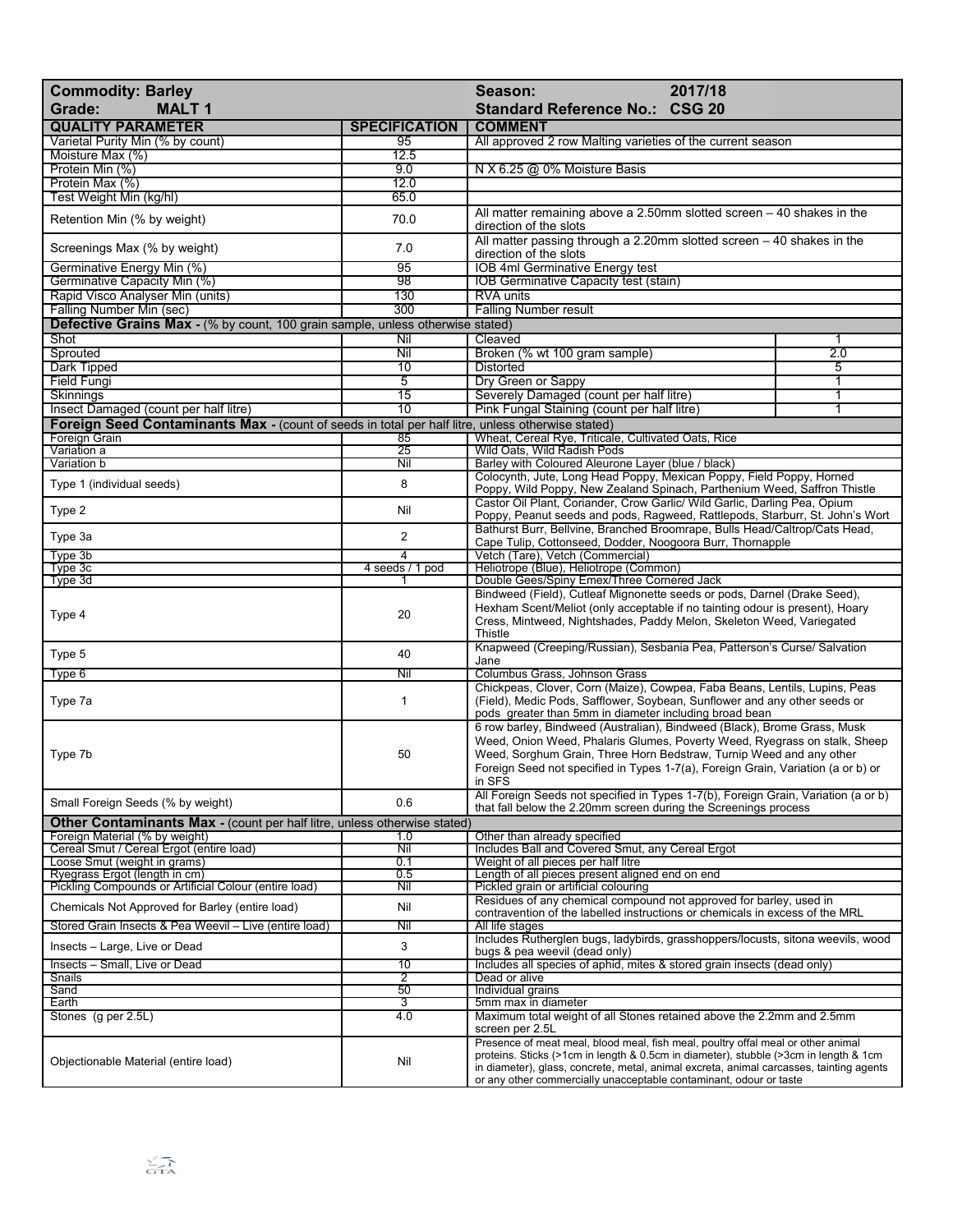| <b>Commodity: Barley</b><br>2017/18<br>Season:<br><b>MALT 2</b><br>Grade:                                  |                      | <b>CSG 21</b><br><b>Standard Reference No.:</b>                                                                                                                                                                                                                                                                                           |        |
|------------------------------------------------------------------------------------------------------------|----------------------|-------------------------------------------------------------------------------------------------------------------------------------------------------------------------------------------------------------------------------------------------------------------------------------------------------------------------------------------|--------|
| <b>QUALITY PARAMETER</b>                                                                                   | <b>SPECIFICATION</b> | <b>COMMENT</b>                                                                                                                                                                                                                                                                                                                            |        |
| Varietal Purity Min (% by count)                                                                           | 95                   | All approved 2 row Malting varieties of the current season                                                                                                                                                                                                                                                                                |        |
| Moisture Max (%)                                                                                           | 12.5                 |                                                                                                                                                                                                                                                                                                                                           |        |
| Protein Min (%)                                                                                            | 9.0                  | N X 6.25 @ 0% Moisture Basis                                                                                                                                                                                                                                                                                                              |        |
| Protein Max (%)<br>Test Weight Min (kg/hl)                                                                 | 12.0<br>65.0         |                                                                                                                                                                                                                                                                                                                                           |        |
|                                                                                                            |                      | All matter remaining above a $2.50$ mm slotted screen $-40$ shakes in the                                                                                                                                                                                                                                                                 |        |
| Retention Min (% by weight)                                                                                | 62.0                 | direction of the slots                                                                                                                                                                                                                                                                                                                    |        |
| Screenings Max (% by weight)                                                                               | 10.0<br>95           | All matter passing through a 2.20mm slotted screen $-40$ shakes in the<br>direction of the slots                                                                                                                                                                                                                                          |        |
| Germinative Energy Min (%)<br>Germinative Capacity Min (%)                                                 | 98                   | IOB 4ml Germinative Energy test<br><b>IOB Germinative Capacity (stain)</b>                                                                                                                                                                                                                                                                |        |
| Rapid Visco Analyser Min (units)                                                                           | 130                  | <b>RVA units</b>                                                                                                                                                                                                                                                                                                                          |        |
| Falling Number Min (sec)                                                                                   | 300                  | <b>Falling Number result</b>                                                                                                                                                                                                                                                                                                              |        |
| <b>Defective Grains Max - (% by count, 100 grain sample, unless otherwise stated)</b>                      |                      |                                                                                                                                                                                                                                                                                                                                           |        |
| Shot                                                                                                       | Nil                  | Cleaved                                                                                                                                                                                                                                                                                                                                   | 1      |
| Sprouted                                                                                                   | Nil                  | Broken (% wt 100 gram sample)                                                                                                                                                                                                                                                                                                             | 2.0    |
| Dark Tipped<br><b>Field Fungi</b>                                                                          | 10<br>5              | <b>Distorted</b>                                                                                                                                                                                                                                                                                                                          | 5<br>1 |
| Skinnings                                                                                                  | 15                   | Dry Green or Sappy<br>Severely Damaged (count per half litre)                                                                                                                                                                                                                                                                             | 1      |
| Insect Damaged (count per half litre)                                                                      | 10                   | Pink Fungal Staining (count per half litre)                                                                                                                                                                                                                                                                                               | 1      |
| Foreign Seed Contaminants Max - (count of seeds in total per half litre, unless otherwise stated)          |                      |                                                                                                                                                                                                                                                                                                                                           |        |
| <b>Foreign Grain</b>                                                                                       | 85                   | Wheat, Cereal Rye, Triticale, Cultivated Oats, Rice                                                                                                                                                                                                                                                                                       |        |
| Variation a                                                                                                | $\overline{25}$      | Wild Oats, Wild Radish Pods                                                                                                                                                                                                                                                                                                               |        |
| Variation b                                                                                                | Nil                  | Barley with Coloured Aleurone Layer (blue / black)                                                                                                                                                                                                                                                                                        |        |
| Type 1 (individual seeds)                                                                                  | 8                    | Colocynth, Jute, Long Head Poppy, Mexican Poppy, Field Poppy, Horned<br>Poppy, Wild Poppy, New Zealand Spinach, Parthenium Weed, Saffron Thistle                                                                                                                                                                                          |        |
| Type 2                                                                                                     | Nil                  | Castor Oil Plant, Coriander, Crow Garlic/ Wild Garlic, Darling Pea, Opium<br>Poppy, Peanut seeds and pods, Ragweed, Rattlepods, Starburr, St. John's Wort                                                                                                                                                                                 |        |
| Type 3a                                                                                                    | $\overline{2}$       | Bathurst Burr, Bellyine, Branched Broomrape, Bulls Head/Caltrop/Cats Head.<br>Cape Tulip, Cottonseed, Dodder, Noogoora Burr, Thornapple                                                                                                                                                                                                   |        |
| Type 3b<br>Type 3c                                                                                         | 4<br>4 seeds / 1 pod | Vetch (Tare), Vetch (Commercial)<br>Heliotrope (Blue), Heliotrope (Common)                                                                                                                                                                                                                                                                |        |
| Type 3d                                                                                                    |                      | Double Gees/Spiny Emex/Three Cornered Jack                                                                                                                                                                                                                                                                                                |        |
| Type 4                                                                                                     | 20                   | Bindweed (Field), Cutleaf Mignonette seeds or pods, Darnel (Drake Seed),<br>Hexham Scent/Meliot (only acceptable if no tainting odour is present), Hoary<br>Cress, Mintweed, Nightshades, Paddy Melon, Skeleton Weed, Variegated<br>Thistle                                                                                               |        |
| Type 5                                                                                                     | 40                   | Knapweed (Creeping/Russian), Sesbania Pea, Patterson's Curse/ Salvation<br>Jane                                                                                                                                                                                                                                                           |        |
| Type 6                                                                                                     | Nil                  | Columbus Grass, Johnson Grass                                                                                                                                                                                                                                                                                                             |        |
| Type 7a                                                                                                    | $\mathbf{1}$         | Chickpeas, Clover, Corn (Maize), Cowpea, Faba Beans, Lentils, Lupins, Peas<br>(Field), Medic Pods, Safflower, Soybean, Sunflower and any other seeds or<br>pods greater than 5mm in diameter including broad bean                                                                                                                         |        |
| Type 7b                                                                                                    | 50                   | 6 row barley, Bindweed (Australian), Bindweed (Black), Brome Grass, Musk<br>Weed, Onion Weed, Phalaris Glumes, Poverty Weed, Ryegrass on stalk, Sheep<br>Weed, Sorghum Grain, Three Horn Bedstraw, Turnip Weed and any other<br>Foreign Seed not specified in Types 1-7(a), Foreign Grain, Variation (a or b) or<br>in SFS                |        |
| Small Foreign Seeds (% by weight)                                                                          | 0.6                  | All Foreign Seeds not specified in Types 1-7(b), Foreign Grain, Variation (a or b)<br>that fall below the 2.20mm screen during the Screenings process                                                                                                                                                                                     |        |
| Other Contaminants Max - (count per half litre, unless otherwise stated)<br>Foreign Material (% by weight) |                      |                                                                                                                                                                                                                                                                                                                                           |        |
| Cereal Smut / Cereal Ergot (entire load)                                                                   | 1.0<br>Nil           | Other than already specified<br>Includes Ball and Covered Smut, any Cereal Ergot                                                                                                                                                                                                                                                          |        |
| Loose Smut (weight in grams)                                                                               | 0.1                  | Weight of all pieces per half litre                                                                                                                                                                                                                                                                                                       |        |
| Ryegrass Ergot (length in cm)                                                                              | 0.5                  | Length of all pieces present aligned end on end                                                                                                                                                                                                                                                                                           |        |
| Pickling Compounds or Artificial Colour (entire load)                                                      | Nil                  | Pickled grain or artificial colouring                                                                                                                                                                                                                                                                                                     |        |
| Chemicals Not Approved for Barley (entire load)                                                            | Nil                  | Residues of any chemical compound not approved for barley, used in<br>contravention of the labelled instructions or chemicals in excess of the MRL                                                                                                                                                                                        |        |
| Stored Grain Insects & Pea Weevil - Live (entire load)                                                     | Nil                  | All life stages                                                                                                                                                                                                                                                                                                                           |        |
| Insects - Large, Live or Dead                                                                              | 3                    | Includes Rutherglen bugs, ladybirds, grasshoppers/locusts, sitona weevils, wood<br>bugs & pea weevil (dead only)                                                                                                                                                                                                                          |        |
| Insects - Small, Live or Dead                                                                              | 10<br>2              | Includes all species of aphid, mites & stored grain insects (dead only)                                                                                                                                                                                                                                                                   |        |
| Snails<br>Sand                                                                                             | 50                   | Dead or alive<br>Individual grains                                                                                                                                                                                                                                                                                                        |        |
| Earth                                                                                                      | 3                    | 5mm max in diameter                                                                                                                                                                                                                                                                                                                       |        |
| Stones (g per 2.5L)                                                                                        | 4.0                  | Maximum total weight of all Stones retained above the 2.2mm and 2.5mm<br>screen per 2.5L                                                                                                                                                                                                                                                  |        |
| Objectionable Material (entire load)                                                                       | Nil                  | Presence of meat meal, blood meal, fish meal, poultry offal meal or other animal<br>proteins. Sticks (>1cm in length & 0.5cm in diameter), stubble (>3cm in length & 1cm<br>in diameter), glass, concrete, metal, animal excreta, animal carcasses, tainting agents<br>or any other commercially unacceptable contaminant, odour or taste |        |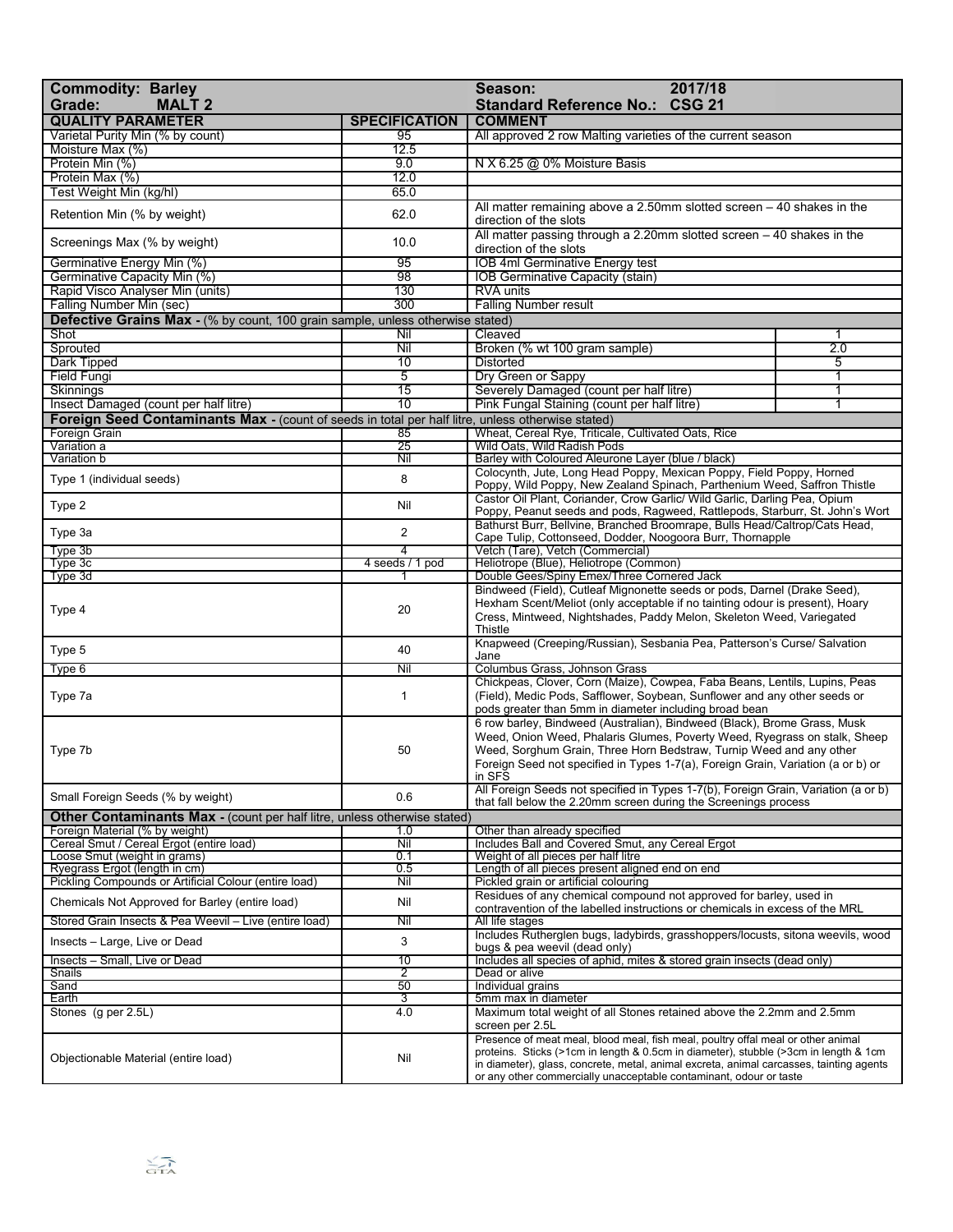| <b>Commodity: Barley</b><br>Grade:<br><b>MALT 3</b>                                               |                                   | 2017/18<br>Season:<br><b>Standard Reference No.: CSG 22</b>                                                                                                                                                                                                                                                                               |     |
|---------------------------------------------------------------------------------------------------|-----------------------------------|-------------------------------------------------------------------------------------------------------------------------------------------------------------------------------------------------------------------------------------------------------------------------------------------------------------------------------------------|-----|
| <b>QUALITY PARAMETER</b>                                                                          | <b>SPECIFICATION</b>              | <b>COMMENT</b>                                                                                                                                                                                                                                                                                                                            |     |
| Varietal Purity Min (% by count)                                                                  | 95                                | All approved 2 row Malting varieties of the current season                                                                                                                                                                                                                                                                                |     |
| Moisture Max (%)                                                                                  | 12.5                              |                                                                                                                                                                                                                                                                                                                                           |     |
| Protein Min (%)                                                                                   | 9.0                               | N X 6.25 @ 0% Moisture Basis                                                                                                                                                                                                                                                                                                              |     |
| Protein Max (%)                                                                                   | 12.8                              |                                                                                                                                                                                                                                                                                                                                           |     |
| Test Weight Min (kg/hl)                                                                           | 65.0                              |                                                                                                                                                                                                                                                                                                                                           |     |
| Retention Min (% by weight)                                                                       | 58.0                              | All matter remaining above a 2.50mm slotted screen $-40$ shakes in the<br>direction of the slots<br>All matter passing through a 2.20mm slotted screen $-40$ shakes in the                                                                                                                                                                |     |
| Screenings Max (% by weight)                                                                      | NA                                | direction of the slots                                                                                                                                                                                                                                                                                                                    |     |
| Germinative Energy Min (%)                                                                        | 95<br>98                          | <b>IOB 4ml Germinative Energy test</b>                                                                                                                                                                                                                                                                                                    |     |
| Germinative Capacity Min (%)<br>Rapid Visco Analyser Min (units)                                  | 130                               | IOB Germinative Capacity (stain)<br><b>RVA units</b>                                                                                                                                                                                                                                                                                      |     |
| Falling Number Min (sec)                                                                          | 300                               | <b>Falling Number result</b>                                                                                                                                                                                                                                                                                                              |     |
| <b>Defective Grains Max</b> - (% by count, 100 grain sample, unless otherwise stated)             |                                   |                                                                                                                                                                                                                                                                                                                                           |     |
| Shot                                                                                              | Nil                               | Cleaved                                                                                                                                                                                                                                                                                                                                   | 1   |
| Sprouted                                                                                          | Nil                               | Broken (% wt 100 gram sample)                                                                                                                                                                                                                                                                                                             | 2.0 |
| Dark Tipped                                                                                       | 10                                | Distorted                                                                                                                                                                                                                                                                                                                                 | 5   |
| <b>Field Fungi</b>                                                                                | $\overline{5}$                    | Dry Green or Sappy                                                                                                                                                                                                                                                                                                                        | 1   |
| Skinnings                                                                                         | 15                                | Severely Damaged (count per half litre)                                                                                                                                                                                                                                                                                                   | 1   |
| Insect Damaged (count per half litre)                                                             | $\overline{10}$                   | Pink Fungal Staining (count per half litre)                                                                                                                                                                                                                                                                                               | 1   |
| Foreign Seed Contaminants Max - (count of seeds in total per half litre, unless otherwise stated) |                                   |                                                                                                                                                                                                                                                                                                                                           |     |
| <b>Foreign Grain</b><br>Variation a                                                               | 85<br>25                          | Wheat, Cereal Rye, Triticale, Cultivated Oats, Rice<br>Wild Oats, Wild Radish Pods                                                                                                                                                                                                                                                        |     |
| Variation b                                                                                       | Nil                               | Barley with Coloured Aleurone Layer (blue / black)                                                                                                                                                                                                                                                                                        |     |
|                                                                                                   |                                   | Colocynth, Jute, Long Head Poppy, Mexican Poppy, Field Poppy, Horned                                                                                                                                                                                                                                                                      |     |
| Type 1 (individual seeds)                                                                         | 8                                 | Poppy, Wild Poppy, New Zealand Spinach, Parthenium Weed, Saffron Thistle<br>Castor Oil Plant, Coriander, Crow Garlic/ Wild Garlic, Darling Pea, Opium                                                                                                                                                                                     |     |
| Type 2                                                                                            | Nil                               | Poppy, Peanut seeds and pods, Ragweed, Rattlepods, Starburr, St. John's Wort<br>Bathurst Burr, Bellvine, Branched Broomrape, Bulls Head/Caltrop/Cats Head,                                                                                                                                                                                |     |
| Type 3a                                                                                           | $\overline{2}$                    | Cape Tulip, Cottonseed, Dodder, Noogoora Burr, Thornapple                                                                                                                                                                                                                                                                                 |     |
| Type 3b<br>Type 3c                                                                                | $\overline{4}$<br>4 seeds / 1 pod | Vetch (Tare), Vetch (Commercial)<br>Heliotrope (Blue), Heliotrope (Common)                                                                                                                                                                                                                                                                |     |
| Type 3d                                                                                           |                                   | Double Gees/Spiny Emex/Three Cornered Jack                                                                                                                                                                                                                                                                                                |     |
| Type 4                                                                                            | 20                                | Bindweed (Field), Cutleaf Mignonette seeds or pods, Darnel (Drake Seed),<br>Hexham Scent/Meliot (only acceptable if no tainting odour is present), Hoary<br>Cress, Mintweed, Nightshades, Paddy Melon, Skeleton Weed, Variegated<br>Thistle                                                                                               |     |
| Type 5                                                                                            | 40                                | Knapweed (Creeping/Russian), Sesbania Pea, Patterson's Curse/ Salvation<br>Jane                                                                                                                                                                                                                                                           |     |
| Type 6                                                                                            | Nil                               | Columbus Grass, Johnson Grass                                                                                                                                                                                                                                                                                                             |     |
| Type 7a                                                                                           | 1                                 | Chickpeas, Clover, Corn (Maize), Cowpea, Faba Beans, Lentils, Lupins, Peas<br>(Field), Medic Pods, Safflower, Soybean, Sunflower and any other seeds or<br>pods greater than 5mm in diameter including broad bean                                                                                                                         |     |
| Type 7b                                                                                           | 50                                | 6 row barley, Bindweed (Australian), Bindweed (Black), Brome Grass, Musk<br>Weed, Onion Weed, Phalaris Glumes, Poverty Weed, Ryegrass on stalk, Sheep<br>Weed, Sorghum Grain, Three Horn Bedstraw, Turnip Weed and any other<br>Foreign Seed not specified in Types 1-7(a), Foreign Grain, Variation (a or b) or<br>in SFS                |     |
| Small Foreign Seeds (% by weight)                                                                 | 0.6                               | All Foreign Seeds not specified in Types 1-7(b), Foreign Grain, Variation (a or b)<br>that fall below the 2.20mm screen during the Screenings process                                                                                                                                                                                     |     |
| Other Contaminants Max - (count per half litre, unless otherwise stated)                          |                                   |                                                                                                                                                                                                                                                                                                                                           |     |
| Foreign Material (% by weight)                                                                    | 1.0                               | Other than already specified                                                                                                                                                                                                                                                                                                              |     |
| Cereal Smut / Cereal Ergot (entire load)<br>Loose Smut (weight in grams)                          | Nil<br>0.1                        | Includes Ball and Covered Smut, any Cereal Ergot<br>Weight of all pieces per half litre                                                                                                                                                                                                                                                   |     |
| Ryegrass Ergot (length in cm)                                                                     | 0.5                               | Length of all pieces present aligned end on end                                                                                                                                                                                                                                                                                           |     |
| Pickling Compounds or Artificial Colour (entire load)                                             | Nil                               | Pickled grain or artificial colouring                                                                                                                                                                                                                                                                                                     |     |
| Chemicals Not Approved for Barley (entire load)                                                   | Nil                               | Residues of any chemical compound not approved for barley, used in                                                                                                                                                                                                                                                                        |     |
| Stored Grain Insects & Pea Weevil - Live (entire load)                                            | Nil                               | contravention of the labelled instructions or chemicals in excess of the MRL<br>All life stages                                                                                                                                                                                                                                           |     |
| Insects - Large, Live or Dead                                                                     | 3                                 | Includes Rutherglen bugs, ladybirds, grasshoppers/locusts, sitona weevils, wood<br>bugs & pea weevil (dead only)                                                                                                                                                                                                                          |     |
| Insects - Small, Live or Dead                                                                     | 10                                | Includes all species of aphid, mites & stored grain insects (dead only)                                                                                                                                                                                                                                                                   |     |
| Snails                                                                                            | $\overline{2}$                    | Dead or alive                                                                                                                                                                                                                                                                                                                             |     |
| Sand                                                                                              | 50                                | Individual grains                                                                                                                                                                                                                                                                                                                         |     |
| Earth<br>Stones (g per 2.5L)                                                                      | 3<br>4.0                          | 5mm max in diameter                                                                                                                                                                                                                                                                                                                       |     |
|                                                                                                   |                                   | Maximum total weight of all Stones retained above the 2.2mm and 2.5mm<br>screen per 2.5L                                                                                                                                                                                                                                                  |     |
| Objectionable Material (entire load)                                                              | Nil                               | Presence of meat meal, blood meal, fish meal, poultry offal meal or other animal<br>proteins. Sticks (>1cm in length & 0.5cm in diameter), stubble (>3cm in length & 1cm<br>in diameter), glass, concrete, metal, animal excreta, animal carcasses, tainting agents<br>or any other commercially unacceptable contaminant, odour or taste |     |
|                                                                                                   |                                   |                                                                                                                                                                                                                                                                                                                                           |     |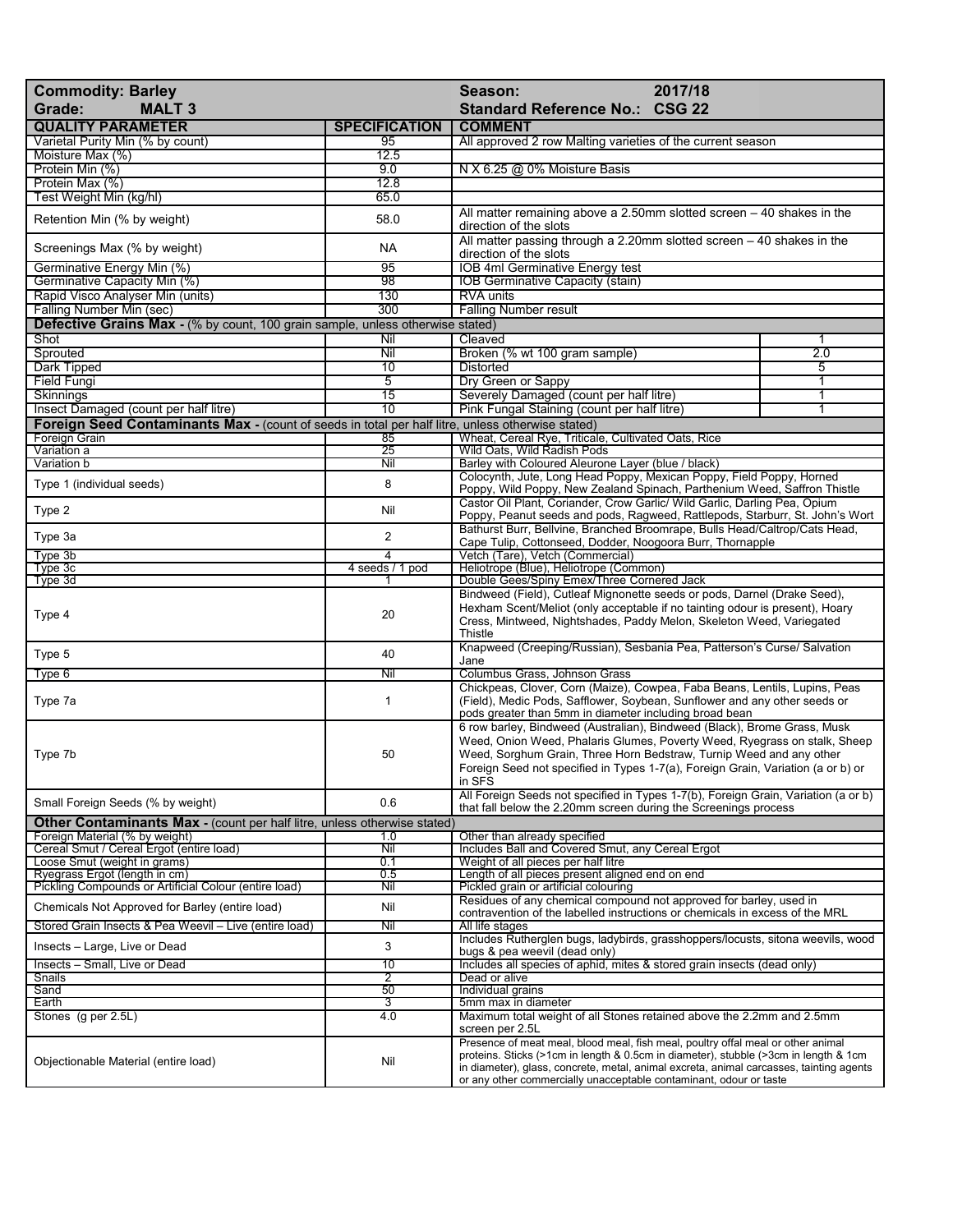| <b>Commodity: Barley</b><br>FEED <sub>1</sub><br>Grade:                                                           |                      | 2017/18<br>Season:<br><b>Standard Reference No.: CSG 10</b>                                                                                                                                                                                                                                                                               |                |
|-------------------------------------------------------------------------------------------------------------------|----------------------|-------------------------------------------------------------------------------------------------------------------------------------------------------------------------------------------------------------------------------------------------------------------------------------------------------------------------------------------|----------------|
|                                                                                                                   |                      |                                                                                                                                                                                                                                                                                                                                           |                |
| <b>QUALITY PARAMETER</b>                                                                                          | <b>SPECIFICATION</b> | <b>COMMENT</b>                                                                                                                                                                                                                                                                                                                            |                |
| Varietal Purity Min (% by count)<br>Moisture Max (%)                                                              | <b>NA</b><br>12.5    | Includes any 2 Row or Feed variety and barley of any season                                                                                                                                                                                                                                                                               |                |
| Protein Min (%)                                                                                                   | <b>NA</b>            | N X 6.25 @ 0% Moisture Basis                                                                                                                                                                                                                                                                                                              |                |
| Protein Max (%)                                                                                                   | <b>NA</b>            |                                                                                                                                                                                                                                                                                                                                           |                |
| Test Weight Min (kg/hl)                                                                                           | 62.5                 |                                                                                                                                                                                                                                                                                                                                           |                |
| Retention Min (% by weight)                                                                                       | <b>NA</b>            | All matter remaining above a 2.50mm slotted screen $-40$ shakes in the direction<br>of the slots                                                                                                                                                                                                                                          |                |
| Screenings Max (% by weight)                                                                                      | 15.0                 | All matter passing through a 2.20mm slotted screen - 40 shakes in the direction<br>of the slots                                                                                                                                                                                                                                           |                |
| Germinative Energy Min (%)                                                                                        | <b>NA</b>            | <b>IOB 4ml Germinative Energy test</b>                                                                                                                                                                                                                                                                                                    |                |
| Germinative Capacity Min (%)                                                                                      | <b>NA</b>            | IOB Germinative Capacity (stain)                                                                                                                                                                                                                                                                                                          |                |
| Rapid Visco Analyser Min (units)                                                                                  | NA                   | <b>RVA units</b>                                                                                                                                                                                                                                                                                                                          |                |
| Falling Number Min (sec)<br><b>Defective Grains Max - (% by count, 100 grain sample, unless otherwise stated)</b> | <b>NA</b>            | <b>Falling Number result</b>                                                                                                                                                                                                                                                                                                              |                |
| Shot                                                                                                              | N/A                  | Cleaved                                                                                                                                                                                                                                                                                                                                   | <b>NA</b>      |
| Sprouted                                                                                                          | Nil                  | Broken (% wt 100 gram sample)                                                                                                                                                                                                                                                                                                             | 5.0            |
| <b>Dark Tipped</b>                                                                                                | <b>NA</b>            | <b>Distorted</b>                                                                                                                                                                                                                                                                                                                          | 10             |
| Field Fungi                                                                                                       | <b>NA</b>            | Dry Green or Sappy                                                                                                                                                                                                                                                                                                                        | <b>NA</b>      |
| <b>Skinnings</b>                                                                                                  | <b>NA</b>            | Severely Damaged (count per half litre)                                                                                                                                                                                                                                                                                                   | $\overline{2}$ |
| Insect Damaged (count per half litre)                                                                             | 85                   | Pink Fungal Staining (count per half litre)                                                                                                                                                                                                                                                                                               | 20             |
| Foreign Seed Contaminants Max - (count of seeds in total per half litre, unless otherwise stated)                 |                      |                                                                                                                                                                                                                                                                                                                                           |                |
| <b>Foreign Grain</b>                                                                                              | 500                  | Wheat, Cereal Rye, Triticale, Cultivated Oats, Rice                                                                                                                                                                                                                                                                                       |                |
| Variation a                                                                                                       | 50                   | Wild Oats, Wild Radish Pods                                                                                                                                                                                                                                                                                                               |                |
| Variation b                                                                                                       | 100                  | Barley with Coloured Aleurone Layer (blue / black)                                                                                                                                                                                                                                                                                        |                |
| Type 1 (individual seeds)                                                                                         | 8                    | Colocynth, Jute, Long Head Poppy, Mexican Poppy, Field Poppy, Horned<br>Poppy, Wild Poppy, New Zealand Spinach, Parthenium Weed, Saffron Thistle                                                                                                                                                                                          |                |
| Type 2                                                                                                            | Nil                  | Castor Oil Plant, Coriander, Crow Garlic/ Wild Garlic, Darling Pea, Opium<br>Poppy, Peanut seeds and pods, Ragweed, Rattlepods, Starburr, St. John's Wort                                                                                                                                                                                 |                |
| Type 3a                                                                                                           | $\overline{2}$       | Bathurst Burr, Bellvine, Branched Broomrape, Bulls Head/Caltrop/Cats Head,<br>Cape Tulip, Cottonseed, Dodder, Noogoora Burr, Thornapple                                                                                                                                                                                                   |                |
| Type 3b                                                                                                           | 4                    | Vetch (Tare), Vetch (Commercial)                                                                                                                                                                                                                                                                                                          |                |
| Type 3c<br>Type 3d                                                                                                | 4 seeds / 1 pod      | Heliotrope (Blue), Heliotrope (Common)<br>Double Gees/Spiny Emex/Three Cornered Jack                                                                                                                                                                                                                                                      |                |
| Type 4                                                                                                            | 20                   | Bindweed (Field), Cutleaf Mignonette seeds or pods, Darnel (Drake Seed),<br>Hexham Scent/Meliot (only acceptable if no tainting odour is present), Hoary<br>Cress, Mintweed, Nightshades, Paddy Melon, Skeleton Weed, Variegated<br>Thistle                                                                                               |                |
| Type 5                                                                                                            | 40                   | Knapweed (Creeping/Russian), Sesbania Pea, Patterson's Curse/ Salvation<br>Jane                                                                                                                                                                                                                                                           |                |
| Type 6                                                                                                            | 40                   | Columbus Grass, Johnson Grass                                                                                                                                                                                                                                                                                                             |                |
| Type 7a                                                                                                           | 10                   | Chickpeas, Clover, Corn (Maize), Cowpea, Faba Beans, Lentils, Lupins, Peas<br>(Field), Medic Pods, Safflower, Soybean, Sunflower and any other seeds or<br>pods greater than 5mm in diameter including broad bean                                                                                                                         |                |
| Type 7b                                                                                                           | 150                  | 6 row barley, Bindweed (Australian), Bindweed (Black), Brome Grass, Musk<br>Weed, Onion Weed, Phalaris Glumes, Poverty Weed, Ryegrass on stalk, Sheep<br>Weed, Sorghum Grain, Three Horn Bedstraw, Turnip Weed and any other<br>Foreign Seed not specified in Types 1-7(a), Foreign Grain, Variation (a or b) or<br>in SFS                |                |
| Small Foreign Seeds (% by weight)                                                                                 | 1.2                  | All Foreign Seeds not specified in Types 1-7(b), Foreign Grain, Variation (a or b)<br>that fall below the 2.20mm screen during the Screenings process                                                                                                                                                                                     |                |
| Other Contaminants Max - (count per half litre, unless otherwise stated)                                          |                      |                                                                                                                                                                                                                                                                                                                                           |                |
| Foreign Material (% by weight)<br>Cereal Smut / Cereal Ergot (entire load)                                        | 1.0<br>Nil           | Other than already specified<br>Includes Ball and Covered Smut, any Cereal Ergot                                                                                                                                                                                                                                                          |                |
| Loose Smut (weight in grams)                                                                                      | 0.1                  | Weight of all pieces per half litre                                                                                                                                                                                                                                                                                                       |                |
| Ryegrass Ergot (length in cm)                                                                                     | 0.5                  | Length of all pieces present aligned end on end                                                                                                                                                                                                                                                                                           |                |
| Pickling Compounds or Artificial Colour (entire load)                                                             | Nil                  | Pickled grain or artificial colouring                                                                                                                                                                                                                                                                                                     |                |
| Chemicals Not Approved for Barley (entire load)                                                                   | Nil                  | Residues of any chemical compound not approved for barley, used in                                                                                                                                                                                                                                                                        |                |
|                                                                                                                   |                      | contravention of the labelled instructions or chemicals in excess of the MRL                                                                                                                                                                                                                                                              |                |
| Stored Grain Insects & Pea Weevil - Live (entire load)                                                            | Nil                  | All life stages                                                                                                                                                                                                                                                                                                                           |                |
| Insects - Large, Live or Dead                                                                                     | 3                    | Includes Rutherglen bugs, ladybirds, grasshoppers/locusts, sitona weevils, wood<br>bugs & pea weevil (dead only)                                                                                                                                                                                                                          |                |
| Insects - Small, Live or Dead                                                                                     | $\overline{10}$      | Includes all species of aphid, mites & stored grain insects (dead only)                                                                                                                                                                                                                                                                   |                |
| Snails<br>Sand                                                                                                    | 2<br>50              | Dead or alive<br>Individual grains                                                                                                                                                                                                                                                                                                        |                |
| Earth                                                                                                             | 3                    | 5mm max in diameter                                                                                                                                                                                                                                                                                                                       |                |
| Stones (g per 2.5L)                                                                                               | 4.0                  | Maximum total weight of all Stones retained above the 2.2mm and 2.5mm<br>screen per 2.5L                                                                                                                                                                                                                                                  |                |
| Objectionable Material (entire load)                                                                              | Nil                  | Presence of meat meal, blood meal, fish meal, poultry offal meal or other animal<br>proteins. Sticks (>1cm in length & 0.5cm in diameter), stubble (>3cm in length & 1cm<br>in diameter), glass, concrete, metal, animal excreta, animal carcasses, tainting agents<br>or any other commercially unacceptable contaminant, odour or taste |                |